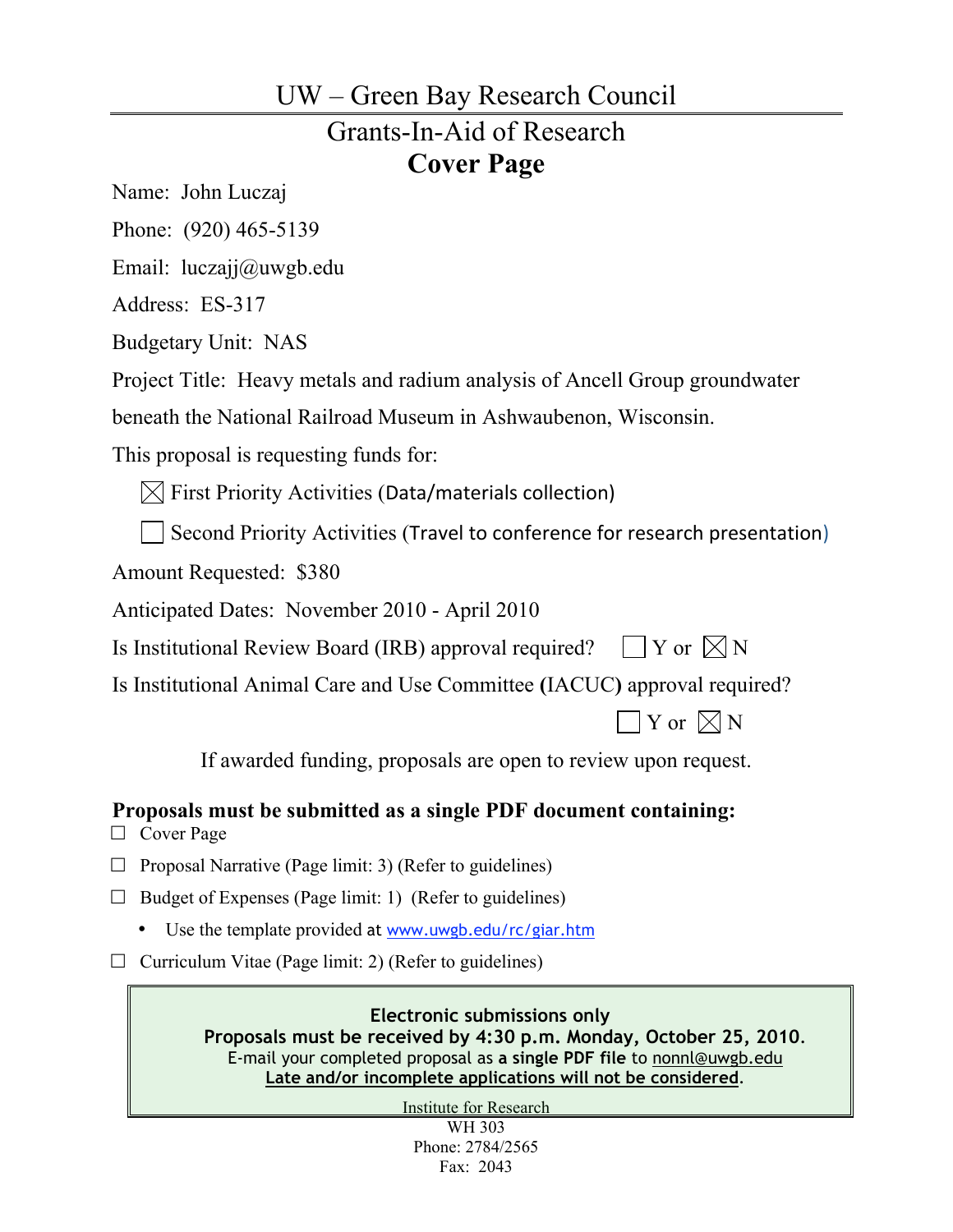## **UW-Green Bay Research Council Grants in Aid of Research Funds Request John Luczaj – October 25, 2010**

### **Project Title: Groundwater chemistry of Ancell Group groundwater beneath the National Railroad Museum in Ashwaubenon, Wisconsin**

#### **Overview**

I am requesting new funding to analyze the groundwater chemistry for part of the deep aquifer beneath the National Railroad Museum (NRRM) in Ashwaubenon, Wisconsin. As part of a recently completed bedrock geologic mapping project, I had a 280-foot deep borehole/monitoring well installed at the museum that will serve as a convenient point of research on the deep aquifer water levels and chemistry. The well was installed at this location after the identification of a geologic fault line that runs through this part of the Green Bay area (See attached figure). The drill cuttings were analyzed and compared with existing well construction reports from the past 100 years to determine the amount of offset along the fault.

Arsenic and radium are both significant problems in the deep sandstone aquifers of northeastern Wisconsin (e.g., Johnson & Riewe, 2006; Grundl & Cape, 2006). While the distribution of arsenic-bearing minerals and the general release mechanisms for arsenic are understood, the actual distribution of arsenic in the deep aquifer waters is quite variable due to changing water levels (e.g., Luczaj and Hart, 2009). The distribution and release mechanisms for radium and other radionuclides, however, are not well understood. Recent work on my bedrock mapping project for Brown County has shown the presence of significant regional faults that likely penetrate several kilometers into the crust. It is possible that these faults could be conduits for radium-bearing waters that may replenish the deep aquifer system and could explain the lack of abundant uranium-bearing minerals within the aquifer.

#### **Purpose of the Study**

The main purpose for this research is two-fold. First, it is important to establish a baseline for the chemistry of the St. Peter Sandstone in central Brown County. With most municipal and industrial wells drilled into much deeper layers, the chemistry of this intermediatedepth aquifer is poorly understood.

Second, I believe that the close proximity of the NRRM well to the regional fault line might yield important clues about potential connections with the deep aquifer and the Precambrian basement rocks. A better understanding of the groundwater chemistry will help me to evaluate whether such connections exist. These analytical results will be included in future publications regarding the deep aquifer in the northeast Wisconsin Groundwater Management Area, of which Brown County resides.

#### **References**

Grundl, T., Cape, M. 2006. *Geochemical factors controlling radium activity in a sandstone aquifer.* Ground Water 44(4):518-527.

Johnson, D. and Riewe, T., 2006, Arsenic in northeastern Wisconsin. Well Water Journal, v. 60, p. 26- 31.

Luczaj, J.A. and Hart, D.J., 2009, Drawdown in the Northeast Groundwater Management Area (Brown, Outagamie, and Calumet Counties, WI). Final Project Report submitted to the Wisconsin Department of Natural Resources on July 3, 2009; 59 pages.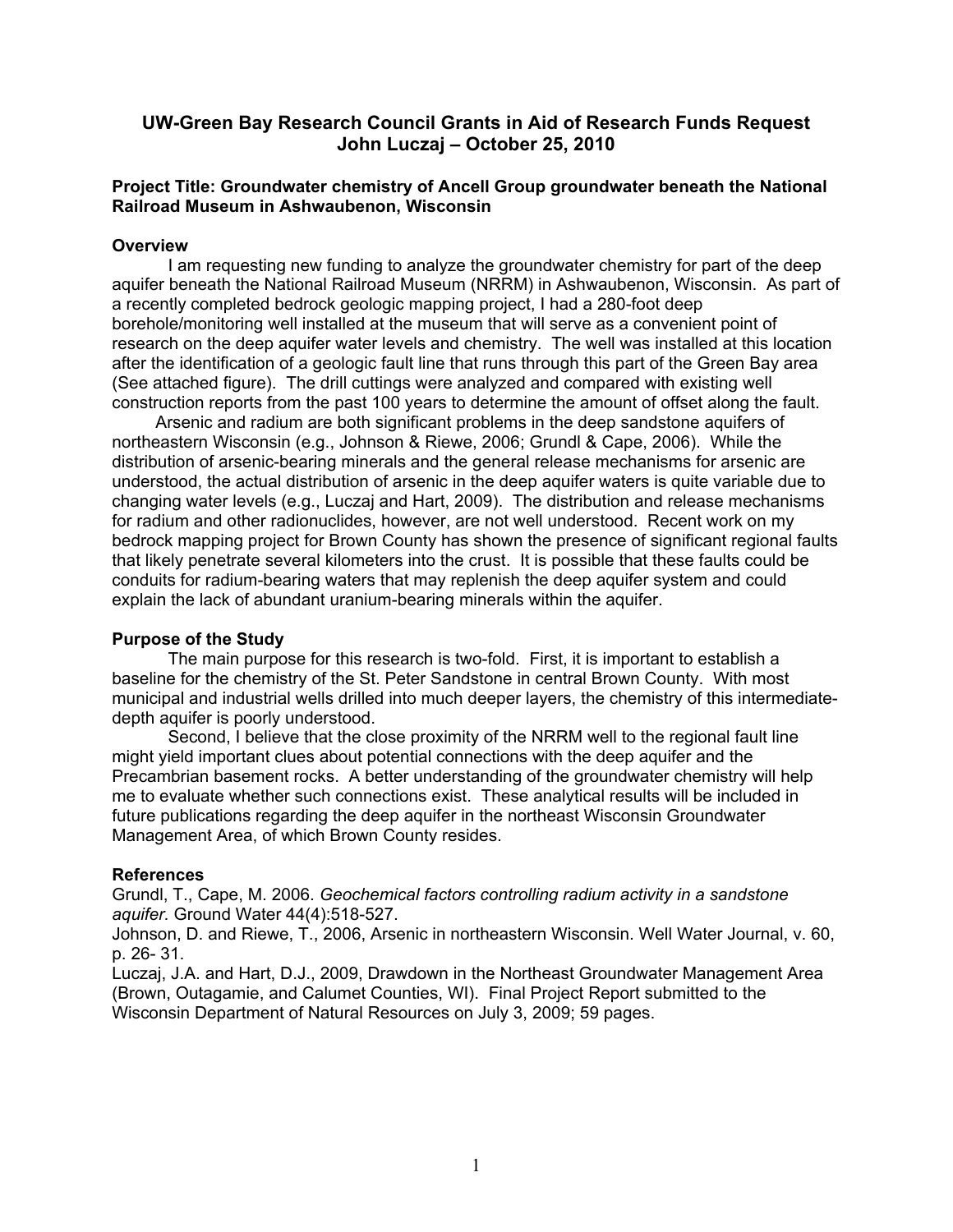## **Curriculum Vitae – John A. Luczaj**

**Ph.D., Geology, Johns Hopkins University**: Department of Earth & Planetary Sciences (May 2000). Dissertation: Epigenetic dolomitization and sulfide mineralization in Paleozoic rocks of eastern Wisconsin: Implications for fluid flow out of the Michigan Basin, U.S.A. 445 pages.

**RESEARCH ARTICLES, MAPS, AND REPORTS** (\* = peer-reviewed journal) Luczaj, J.A., 2009, Preliminary Geologic Map of Buried Bedrock Surface, 20 separate quadrangles for Brown County, Wisconsin. Submitted as part of Bedrock Geology of Brown County, Wisconsin STATEMAP Project, Years 1 & 2. 1:24,000 Scale.

Luczaj, J.A. and Hart, D.J., 2009, Drawdown in the Northeast Groundwater Management Area (Brown, Outagamie, and Calumet Counties, WI). Final Project Report submitted to the Wisconsin Department of Natural Resources on July 3, 2009; 59 pages.

Luczaj, J.A. and McIntire, M.J, 2008, Geochemical Characterization of Sulfide Mineralization in Eastern Wisconsin Carbonate Rocks. Final Project Report submitted to the UW Water Resources Institute on October 6, 2008; 13 pages, plus appendices and analytical results.

Luczaj, J. A. and Stieglitz, R, 2008, Geologic History of New Hope Cave, Manitowoc County, Wisconsin. The Wisconsin Speleologist, June 2008, p. 7-17.

\*Luczaj, J. A., Harrison, W. B., III, and Williams, N. S., 2006, Fractured Hydrothermal Dolomite Reservoirs in the Devonian Dundee Formation of the Central Michigan Basin. AAPG Bulletin, v. 90, p. 1787-1801.

\*Luczaj, J. A., 2006, Evidence against the Dorag (Mixing-Zone) model for dolomitization along the Wisconsin arch – A case for hydrothermal diagenesis. AAPG Bulletin, v. 90, p. 1719-1738.

Luczaj, J. A., 2006, Sulfur Isotopes from Mississippi Valley-Type Mineralization in Eastern Wisconsin. in, J. Day, J. Luczaj, and R. Anderson eds., New Perspecives and Advances in Understanding of Lower and Middle Paleozoic Epeiric Carbonate Depositional Systems of the Iowa and Illinois Basins. Iowa Geological Survey Guidebook Series, no. 25, p. 137-142.

Luczaj, J. A., 2001, A mineralized breccia pipe near Racine, Wisconsin: Evidence for post-Silurian igneous activity. in, R.D. Hagni ed., Studies on Ore Deposits, Mineral Economics, and Applied Mineralogy: With Emphasis on Mississippi Valley-type Base Metal and Carbonatite-related Ore Deposits: Univ. of Missouri-Rolla Press, p. 31-43.

\*Luczaj, J. A. and Goldstein, R. H., 2000, Diagenesis of the Lower Permian Krider Member, southwest Kansas, U.S.A.: Fluid-inclusion, U-Pb, and fission-track evidence for reflux dolomitization during latest Permian time, *Journal of Sedimentary Research*, v. 70, p. 762-773.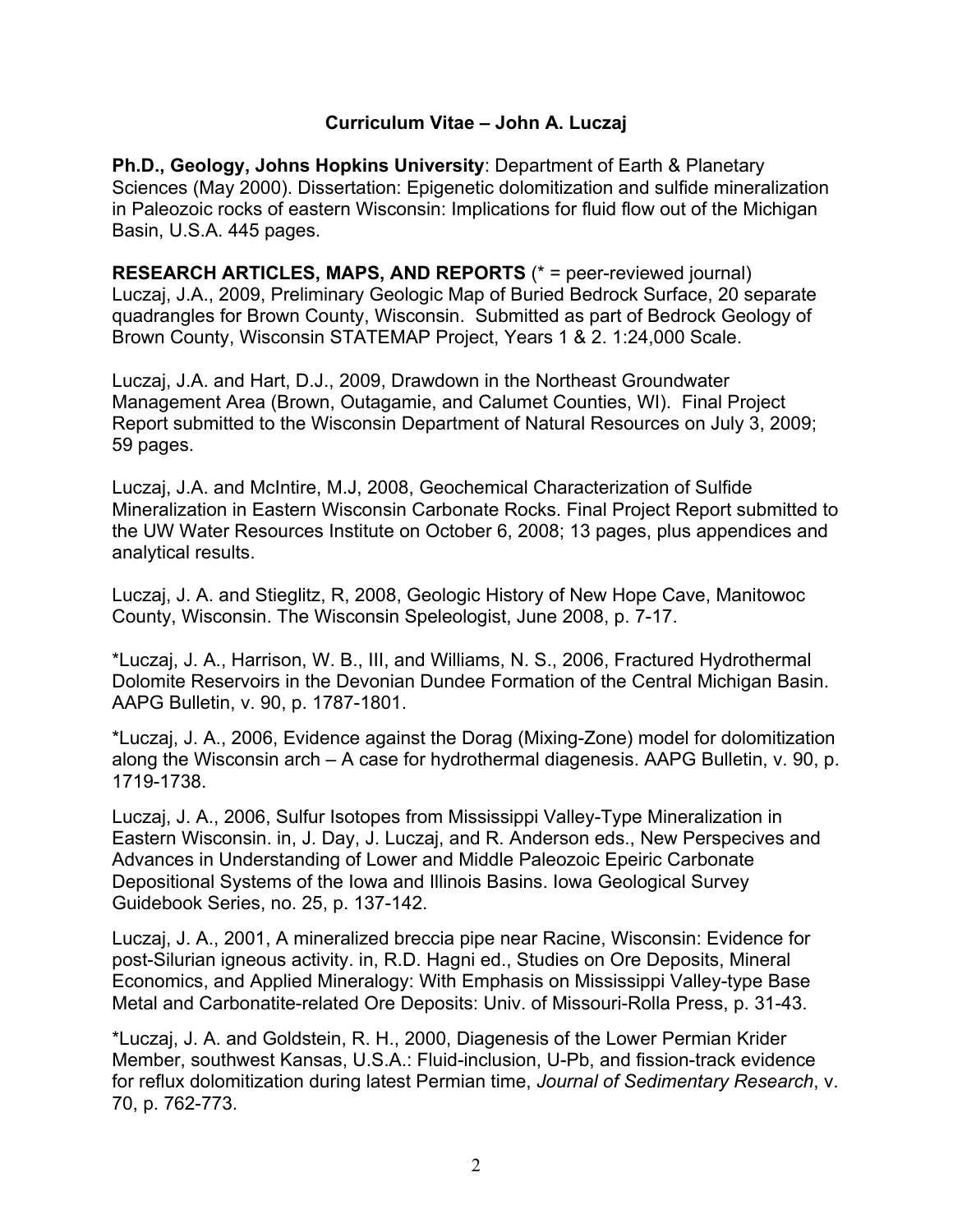\*Luczaj, J. A., 1998, Regional and stratigraphic distribution of uranium in the Lower Permian Chase Group carbonates of southwest Kansas, *The Log Analyst*, v. 39, no. 4, p. 18-26.

\*Luczaj, J. A., 1998, Argument Supporting Explosive Igneous Activity for the Origin of 'Cryptoexplosion' Structures in the Midcontinent, United States, *Geology*, v. 26, p. 295- 298.

## **Presentations at Professional Meetings (last four years)**

Hart, D., Gotkowitz, M., and **Luczaj, J.,** 2009 (submitted), Ambient Flow and Heterogeneity in Multi-Aquifer Wells. American Geophysical Union National Meeting in San Francisco, California, December 14-18, 2009.

Luczaj, J.A., McIntire, M.J., Steffel, A.M., and Duca, A.L., 2009, Geochemical Characterization of Sulfide Mineralization in Eastern Wisconsin Carbonate Rocks. American Association of Water Resources Wisconsin Section Meeting in Stevens Point, Wisconsin on March 5-6, 2009. (Poster Presentation).

Maas, J.C., Hart, D.J., and **Luczaj, J.A.,** 2009, Groundwater Recovery and Hydrostratigraphy in the Northeastern Groundwater Management Area of Brown, Outagamie, and Calumet Counties, Wisconsin. American Association of Water Resources Wisconsin Section Meeting in Stevens Point, Wisconsin on March 5-6, 2009. (Poster Presentation).

Luczaj, J.A., 2008, A Genetic Link between Hydrothermal Dolomite and MVT Mineralization in Eastern Wisconsin. American Association of Petroleum Geologists – Society of Petroleum Engineers – Eastern Section Meeting in Pittsburgh, Pennsylvania on October 14, 2008. (\*Invited 30-minute oral presentation).

Hart\*, D., **Luczaj, J. A.,** and Chase, P., 2008, A Large Scale Pumping Test in the Northeastern Wisconsin Groundwater Management Area. American Association of Water Resources Wisconsin Section Meeting in Brookfield, Wisconsin on March 6-7, 2008. (\* oral presentation)

Luczaj, J. A., Millen, T., and Martin, J., 2007, A lead-isotopic study of Galena from Eastern Wisconsin: Evidence for lead sources in Precambrian basement rocks. Geological Society of America, North-Central/South Central Meeting in Lawrence Kansas on April 11-13, 2007. GSA Abstracts with Programs, v. 39, no. 3, p. 67. (Poster presentation)

## **Professional Memberships**

- American Association of Petroleum Geologists (1992)
- American Geophysical Union (1992)
- SEPM Society for Sedimentary Geology (1995)
- Geological Society of America (1997)
- Society of Economic Geologists (2001)
- American Water Resources Association Wisconsin Section (2006)
- National Association of Geoscience Teachers (2008)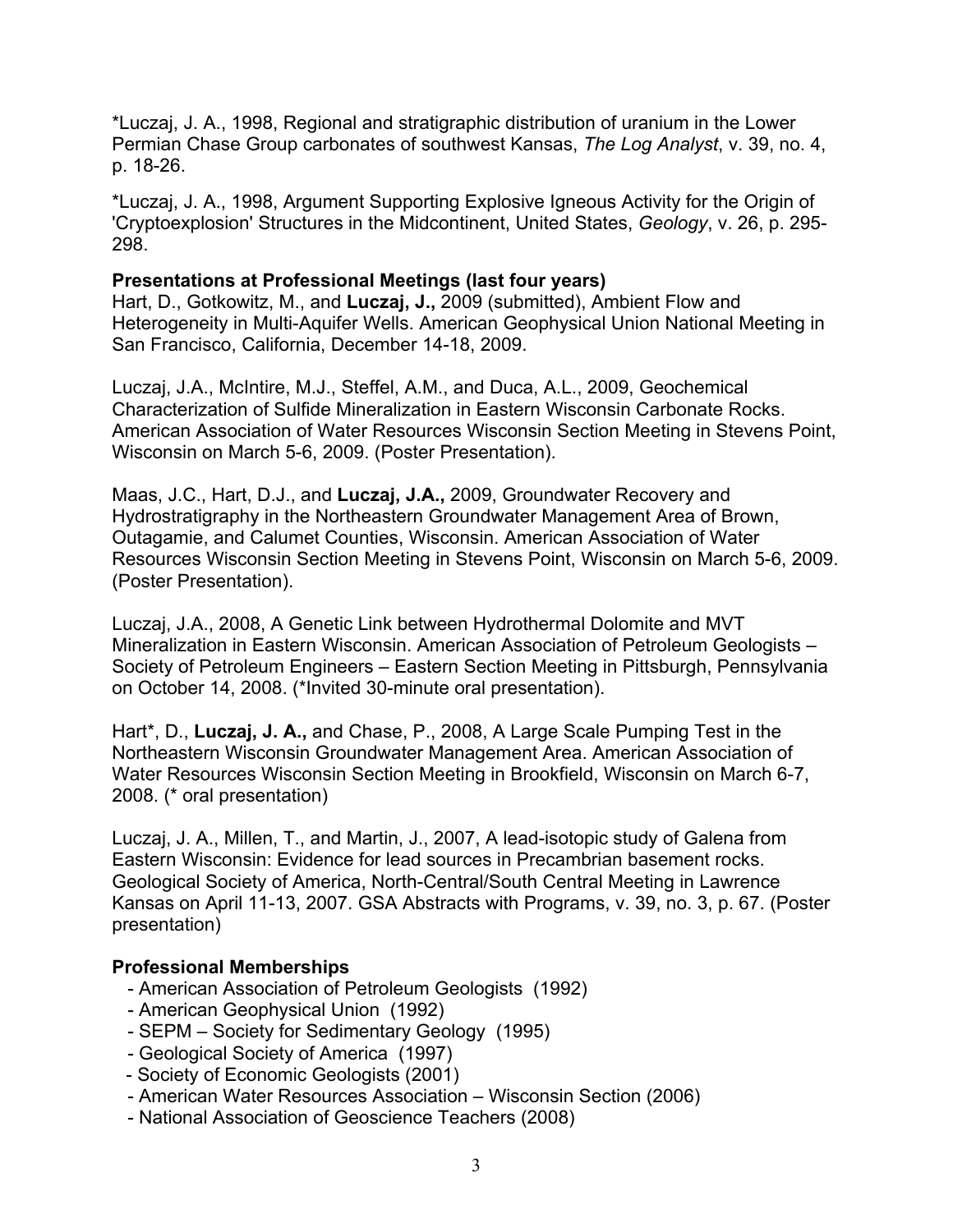





Arrow indicates the location of the new well at the National Railroad Museum. Red lines indicate faults in the region, with up and down displacement.